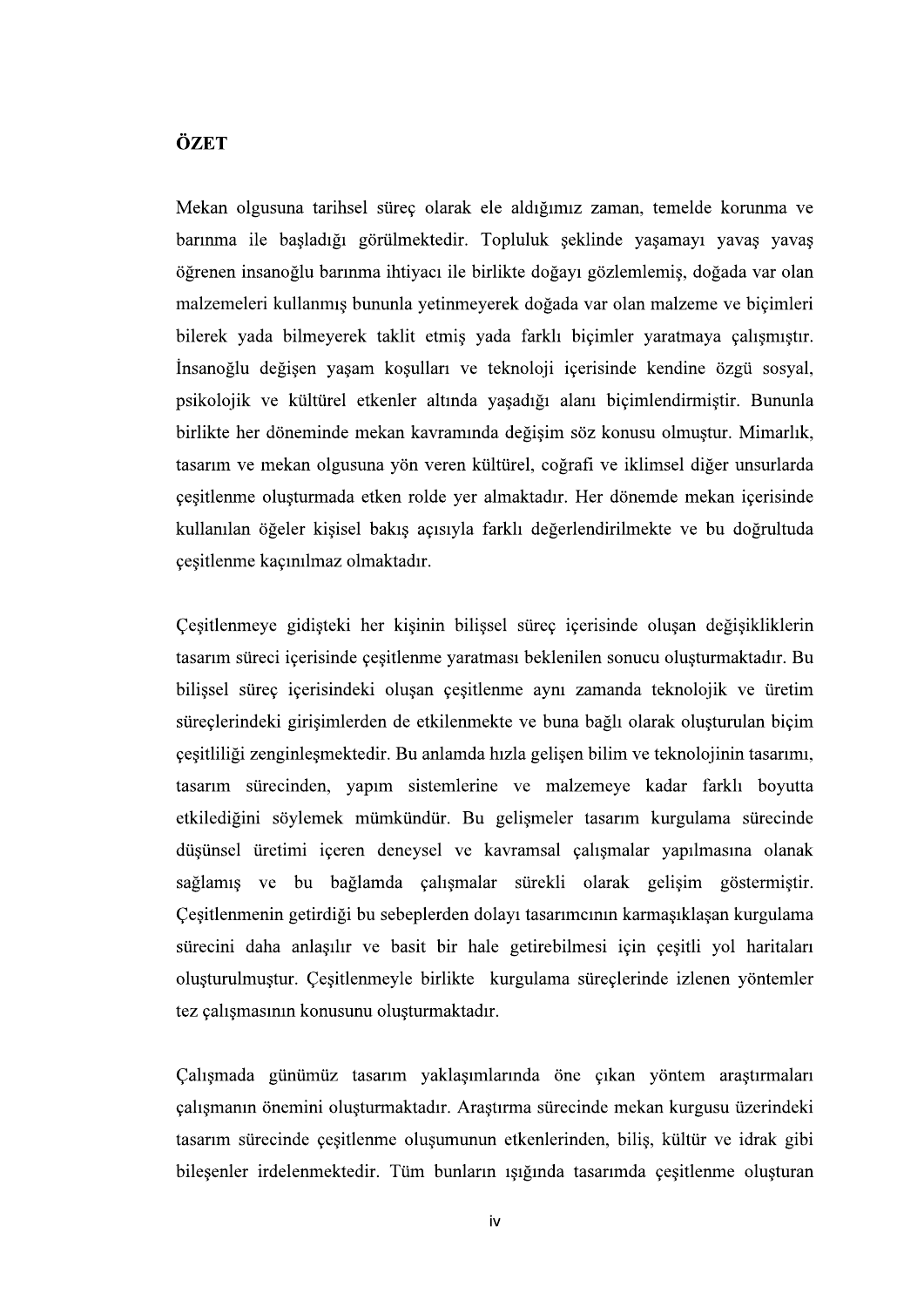etkenler ve buna bağlı olarak oluşturulan yöntemler araştırılmıştır. Tasarımda cesitlenme sağlayan yöntemlerin günümüz mekan uygulamaları üzerinde incelenmesi; Tezin ana başlıklarını oluşturan; tasarımda çeşitlenme, çeşitlenme sağlayan yöntemler ve sonuçlar olmak üzere üç bölümde gerçekleştirilmiştir.

Tasarımda çeşitlenme başlığı altında; tasarım, yaratıcılık ve çeşitlenme kavramları tanımlanmaktadır. Tasarım kavramında sürece ve tanımlamaya yönelik görüş ve yaklaşımlar ortak bir çerçeve içinde tanımlanmaktadır. Buna göre tasarım; varaticilik, haval etme, kurgulama, zihinde canlandırma üzerinde yoğunlaşmakta, zihinsel düşünme eylemi olarak ele alınmaktadır. Yaratıcılık kavramı bileşenleri ile açıklanmıştır. Yaratıcılık bileşenlerini oluşturan öğeler; çevrenin canlı ve cansız bileşenleri, kültür, bellek, algı olmak üzere dört alt başlık altında tanımlanmıştır.

Çeşitlenme başlığı altında, tanımı nedenleri, tasarımda kendini yenileme gerekliliği 'Evrimleşme', tasarımda çeşitlenme arayışı sürekliliği 'Örüntü' olmak üzere dört alt baslık açılmıştır.

'Evrimleşme' başlığı altında, ''Evrilme, Evrilebilirlik ve Değişkenlik, Evrim, Evrimlesebilirlik" tanımlamaları vapilmis ve tasarım süreci icinde ilişkilendirilmiştir.

Bu kapsam içerisinde tasarımda çeşitlenme sağlayan süreç içerisindeki etkenler doğrultusunda çeşitlenme sağlayan yöntemler, doğal örüntüler ile çeşitlenme sağlayan yöntemler, kültürel örüntüler ile çeşitlenme sağlayan yöntemler, algoritmik örüntüler ile çeşitlenme sağlayan yöntemler maddeler halinde geçilmiş ve bu doğrultuda kapsamlı örnek araştırma çalışmaları yapılmıştır. Seçilen örnekler, oluşturulan tablo modelleri üzerindeki yöntem kriterleri esas alınarak örneklem kümeleri oluşturulmuştur. Örneklem ve yöntem üzerinde eşleştirme tablosu çalışmanın sonuç bölümünü oluşturmuştur.

Çalışmanın gerçekleştirilmesi ile iç mimarlık tasarım eğitiminde ve mesleğin süreçlerinde, düşünme biçimleri icerisinde uygulama oluşan yöntemlerin tasarımcının kendi tasarım süreci içerisinde kullanımına katkı sağlanması hedeflenmektedir.

 $\mathbf v$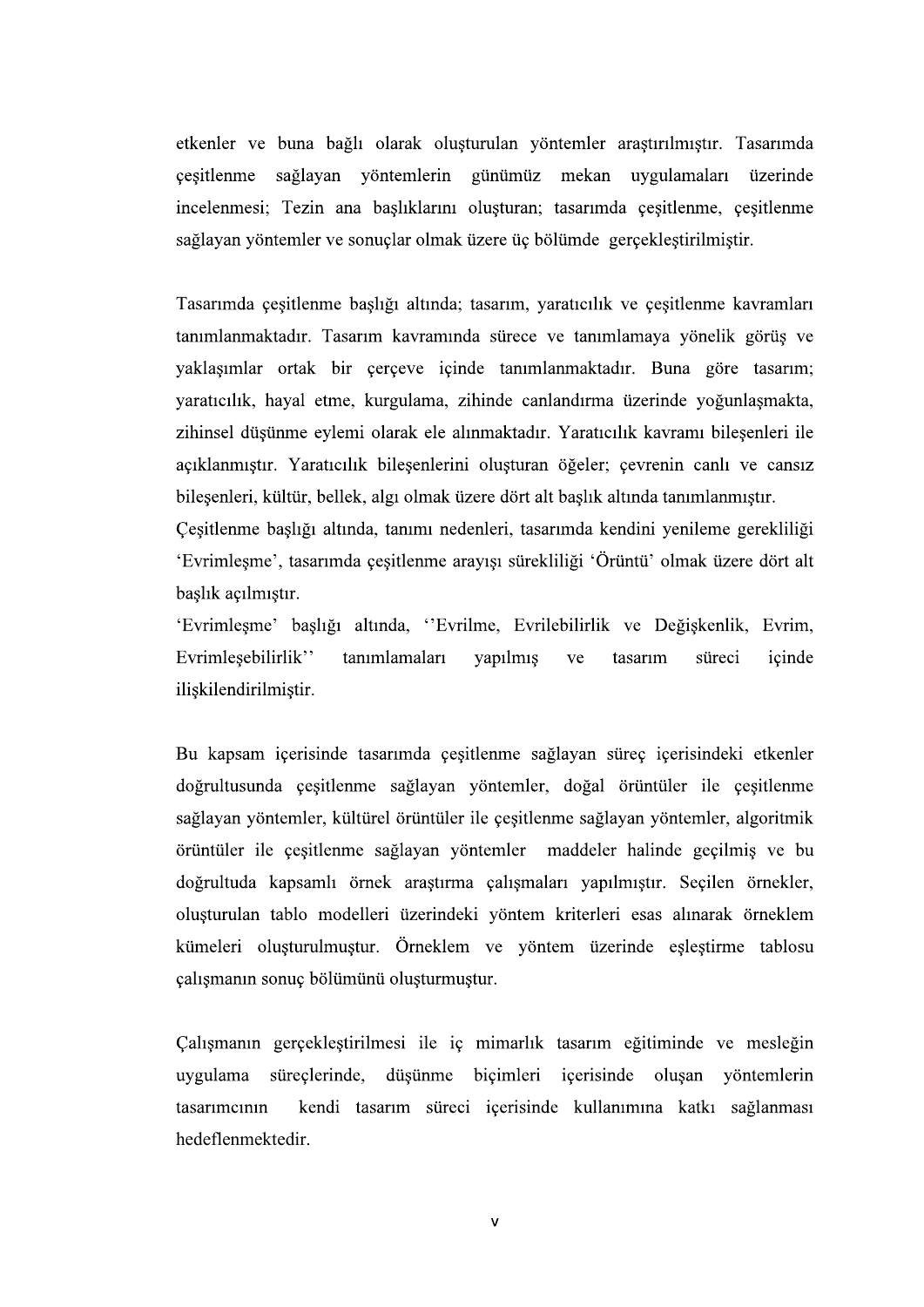## **ABSTRACT**

When we talk over the space fact as a historical process,  $\mu$  has begun within sheltering and harboring in basic. The human being who is slowly learning to live as a community, has observed the nature with the need of harboring, used the materials in the nature, and not contented withy that, he has copied the materials and the form in the nature deliberately or undeliberately , or tried to create different forms. And the human being has given shape to his living space under the psychological and the **ABSTRACT**<br>When we talk over the space fact as a historical process, , it has begun within<br>sheltering and harboring in basic. The human being who is slowly learning to live as<br>a community, has observed the nature with the ABSTRACT<br>When we talk over the space fact as a historical process, , it has begun within<br>sheltering and harboring in basic. The human being who is slowly learning to live as<br>a community, has observed the nature with the ne space have been evaluated in different personel view and the variation becomes unavioidable.

Every ones proceeding variation, creating variation in the design procedd of the differences consisted in the cognitive process is an awaited result. This variation consisted in the cognitive process is also affected from the attempts in the technologic and manufacture processes and form variety is accordingly rising up. In this sense, iti is possible to say that the fastly developing science and technology affected the design from design process to construction systems and materials. These developments made possible doing the experimental and notional works including ideational manifacture during the design editing and the works have concordantly been developed. Because of the reasons of variation, various courses of action have been constituted to make the complicating editing process easy for the designer. space nave been evaluated in dirterent personel view and the variation becomes<br>unavioidable.<br>Every ones proceeding variation, creating variation in the design procedd of the<br>differences consisted in the cognitive process i thesis study. this sense, it is possible to say that the fastly developing science and technology<br>affected the design from design process to construction systems and materials. These<br>developments made possible doing the experimental and

importance of this study. The components as cognition, culture and realization which are the factors of variation genesis in design process on space editing, are probed. According to all of these, the factors composing variation in design and the methods